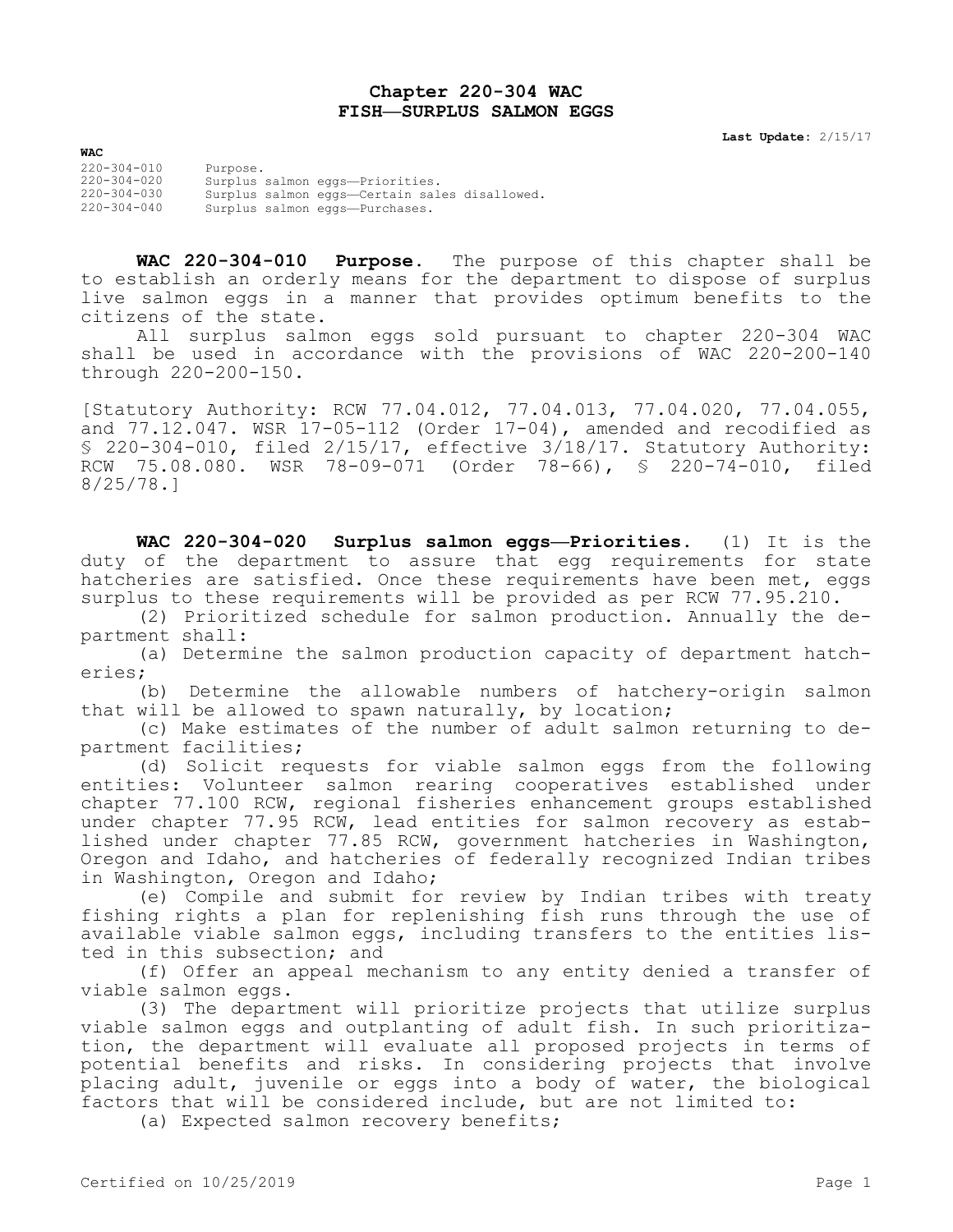(b) Effect on ongoing research and monitoring projects;

(c) Nutrient benefit;

(d) Habitat carrying capacity;

(e) Interspecies interactions;

(f) Disease risk;

(g) Ability to monitor effects of introduction;

(h) Biodiversity significance of the wild population;

(i) Genetic similarity of introduced and wild stocks;

(j) Status of populations under the Endangered Species Act or the salmonid stock inventory; and

(k) The proportional mix of hatchery-origin and wild fish.

(4) All projects will be evaluated consistent with documented department protocols and procedures, recovery plans and management agreements, including, but not limited to:

- (a) *The WDFW Genetics Manual*;
- (b) *The WDFW Spawning Guidelines*;
- (c) *The WDFW Stock Transfer Guidelines*;
- (d) *The WDFW Fish Health Manual*;

(e) The Co-Managers Fish Disease Control Policy;

(f) The WDFW Wild Salmonid Policy;

(g) WDFW hatchery and genetics management plans;

(h) WDFW fishery management and evaluation plans;

(i) Rules developed under section 4(d) of the Endangered Species Act; and

(j) Take permits issued under sections 7 and 10 of the Endangered Species Act.

(5) Prioritized schedule for egg sales. To encourage the use of surplus live salmon eggs available for sale for the optimum benefit of the citizens of the state, the following priorities will be followed, within practical limitations, in distributing surplus live salmon eggs resulting from returns to artificial production facilities:

(a) Sales to in-state aquaculturists when the eggs would be hatched, the resulting fry reared, by a person or corporation engaged in the fish industry in this state.

(b) Sales to private Oregon sea ranchers where fish are to be released for migration from Oregon sites to the Pacific Ocean and thus subject to the public capture fisheries of the state of Washington.

(c) Sales to the hatcheries located in California and Alaska where the fish are to be released at sites located in those states for migration to the Pacific Ocean for harvest by public capture fisheries and thus subjected to public capture by fishermen of the state of Washington.

(d) Sales to other state, federal and private aquaculture programs.

(e) Sales to foreign governmental entities.

[Statutory Authority: RCW 77.04.012, 77.04.013, 77.04.020, 77.04.055, and 77.12.047. WSR 17-05-112 (Order 17-04), amended and recodified as § 220-304-020, filed 2/15/17, effective 3/18/17. Statutory Authority: RCW 77.100.060. WSR 02-10-023 (Order 02-79), § 220-74-020, filed 4/23/02, effective 5/24/02. Statutory Authority: RCW 75.08.080. WSR 79-10-013 (Order 79-75), § 220-74-020, filed 9/7/79; WSR 78-09-071 (Order 78-66), § 220-74-020, filed 8/25/78.]